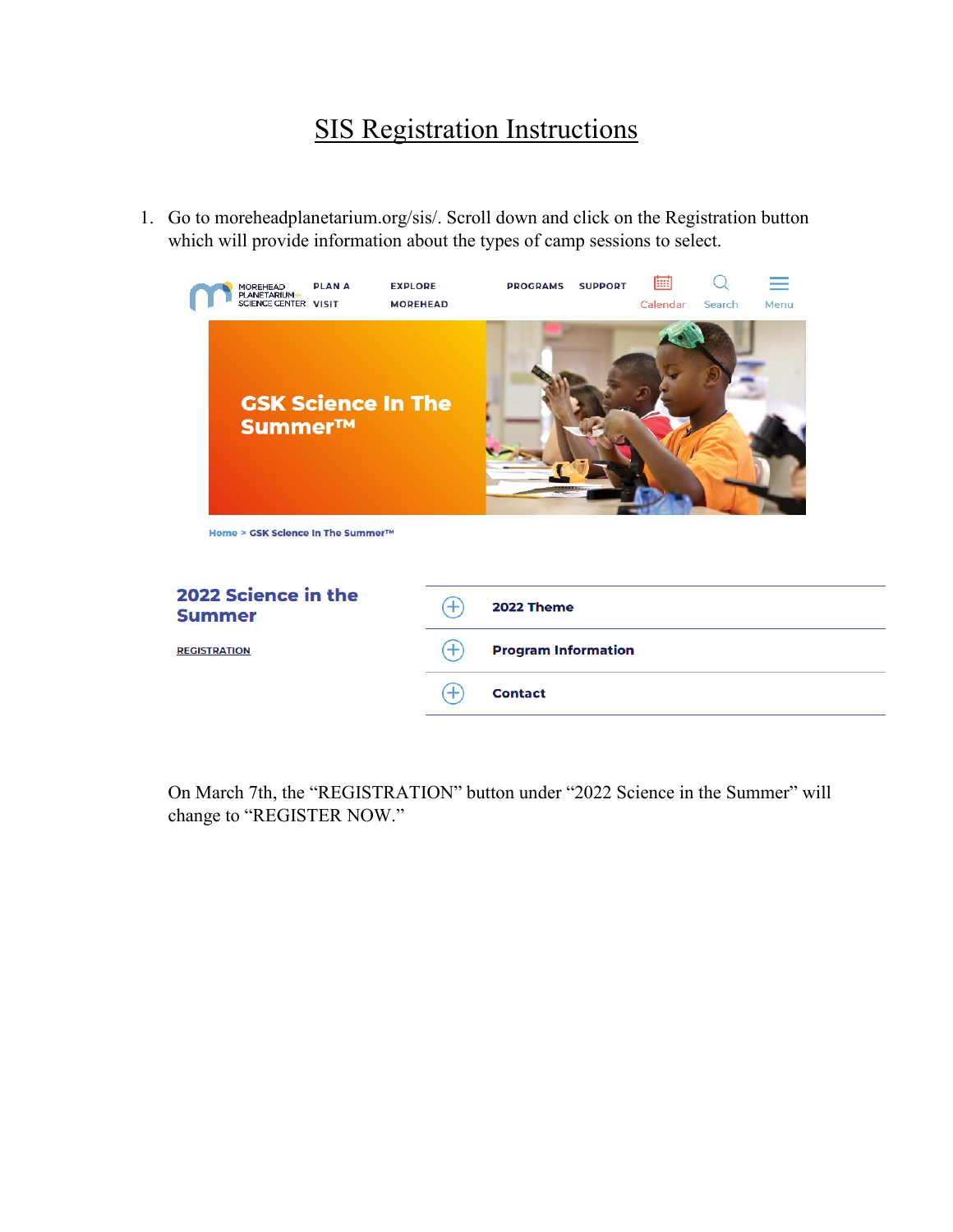2. You will be directed to a page with a list of sessions. On the left side of the page, you will be able to filter sessions by location, date, grade, and time. Once you find your session, click the "ADD TO CART" button.

| <b>Session Selection</b>            | <b>Enriching young minds through</b> | GSK Science in the Summer <sup>™</sup><br>In partnership with UNC Morehead Planetarium and Science Center | <b>MOREHEAD</b><br>PLANETARIUM+<br><b>CIENCE CENTER</b> | do more<br>feel better<br>ive longer                    |
|-------------------------------------|--------------------------------------|-----------------------------------------------------------------------------------------------------------|---------------------------------------------------------|---------------------------------------------------------|
|                                     |                                      | SELECT ONE OR MORE SESSIONS BELOW. YOU CAN REGISTER MULTIPLE PEOPLE AT THE SAME TIME.                     |                                                         |                                                         |
| <b>FILTER BY</b>                    | Reset                                | <b>SESSION LIST</b><br><b>CALENDAR</b>                                                                    |                                                         | <b>YOUR SHOPPING CART</b>                               |
| <b>LOCATION</b>                     | $\sim$                               |                                                                                                           | <b>Clear filters</b>                                    | You have no sessions selected.                          |
| North Carolina<br>All   0 Selected  | $\checkmark$<br>Clear                | Alamance - Graham Public Library - Level III<br>(1st session)                                             |                                                         | Get started by adding a session<br>on the left.         |
| Graham Public Library<br>Graham, NC |                                      | View more details<br>© 07/27/2020 - 07/29/2020 M - W, 9:00 AM - Noon<br>9<br><b>Graham Public Library</b> |                                                         |                                                         |
| <b>DATES</b>                        | $\ddot{\phantom{1}}$                 | ı<br>Grades 6th to 8th                                                                                    |                                                         | <b>CONTINUE</b>                                         |
| <b>GRADE</b> as of 2020-2021        |                                      | Price                                                                                                     | \$0.00                                                  |                                                         |
| <b>TIMES</b>                        |                                      |                                                                                                           | <b>H</b> ADD TO CART                                    | A SECURE ONLINE REGISTRATION                            |
|                                     |                                      | Alamance - Graham Public Library - Level I<br>(1st session)                                               |                                                         | <b>HAVE QUESTIONS?</b><br><b>Agency primary contact</b> |
|                                     |                                      | View more details                                                                                         |                                                         | $L$ , 919-962-1236                                      |
|                                     |                                      | © 08/03/2020 - 08/07/2020 M - F, 9:00 AM - Noon                                                           |                                                         | mpsc_camps@unc.edu                                      |
|                                     |                                      | Q<br><b>Graham Public Library</b><br>4 Grades 2nd to 3rd                                                  |                                                         | 2020 GSK Science in the<br><b>Summer contact</b>        |
|                                     |                                      | Price                                                                                                     | \$0.00                                                  | Science in the Summer Contact                           |
|                                     |                                      |                                                                                                           | <b>H</b> ADD TO CART                                    | L 919-843-9379<br>scienceinthesummer@unc.ed<br>u        |

3. You can register more than one child by clicking the "ADD TO CART" button more than once or by changing the number next to "Quantity" on the right side of the page.

| <b>Session Selection</b>                   |              | SELECT ONE OR MORE SESSIONS BELOW. YOU CAN REGISTER MULTIPLE PEOPLE AT THE SAME TIME. |                       |                                                              |
|--------------------------------------------|--------------|---------------------------------------------------------------------------------------|-----------------------|--------------------------------------------------------------|
| <b>FILTER BY</b>                           | Reset        | <b>SESSION LIST</b><br><b>CALENDAR</b>                                                |                       | <b>H</b> YOUR SHOPPING CART                                  |
| <b>LOCATION</b>                            | $\sim$       |                                                                                       | <b>Clear filters</b>  | Alamance - Graham Public Delete                              |
| North Carolina                             | $\checkmark$ | Alamance - Graham Public Library - Level III                                          |                       | Library - Level III (1st session)<br>07/27/2020 - 07/29/2020 |
| All   0 Selected                           | Clear        | (1st session)                                                                         |                       | Price                                                        |
| <b>Graham Public Library</b><br>Graham, NC |              | View more details<br>07/27/2020 - 07/29/2020 M - W, 9:00 AM - Noon<br>$^\circledR$    |                       | Quantity <sub>1</sub><br>$\sim$                              |
| <b>DATES</b>                               | $\checkmark$ | <b>9</b> Graham Public Library<br>& Grades 6th to 8th                                 |                       | <b>CONTINUE</b>                                              |
| <b>GRADE</b> as of 2020-2021               | $\checkmark$ | <b>Price</b>                                                                          | \$0.00                |                                                              |
| <b>TIMES</b>                               | $\checkmark$ |                                                                                       | <b>HE ADD TO CART</b> | A SECURE ONLINE REGISTRATION                                 |
|                                            |              |                                                                                       |                       | HAVE OLIESTIONS?                                             |

4. After you have selected the appropriate number of spots, click "CONTINUE." Enter the email address that will be associated with your account and click "Next." All communication will be sent to the email address listed on the registration form. Enter the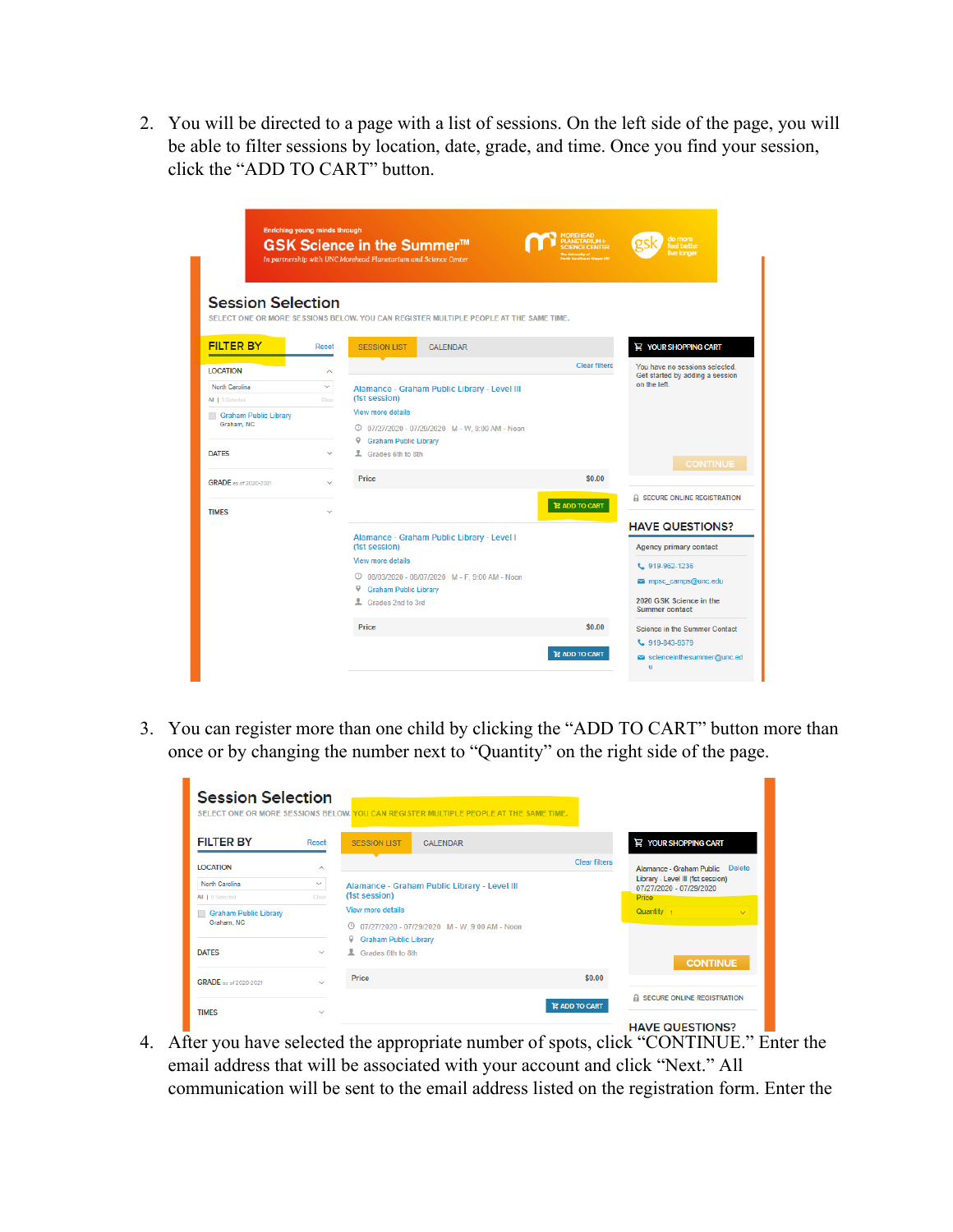requested information in the fields that follow. Please note that a 15-minute inactivity period will lead to losing your spot(s). **Check the box noting that you agree to the "Active Agreement and Waiver" and digitally sign or type your signature. Adding your signature reflects that you agree to the Active Agreement and Waiver only.** (The DocuSign Release Form will be sent in a follow-up email after you submit the registration.) Then, click "CONTINUE TO CART."

| * Cell phone number                                                                                                                                                                                                                                                                                                                                                                                                         |
|-----------------------------------------------------------------------------------------------------------------------------------------------------------------------------------------------------------------------------------------------------------------------------------------------------------------------------------------------------------------------------------------------------------------------------|
| Home phone number                                                                                                                                                                                                                                                                                                                                                                                                           |
| Ext.<br>Business phone<br>number                                                                                                                                                                                                                                                                                                                                                                                            |
| * Date of birth<br>MMIDDAYYY                                                                                                                                                                                                                                                                                                                                                                                                |
| <b>Add Second Parent</b>                                                                                                                                                                                                                                                                                                                                                                                                    |
| <b>Waivers and Agreements</b><br>Please read the following walvers and agreements carefully. They include<br>release of liability and waiver of legal rights, and deprive you of the ability to sue<br>certain parties. By agreeing electronically, you acknowledge that you have both<br>read and understood all text presented to you as part of the registration process.<br>I agree to the Active Agreement and Walver* |
| Digital Signature                                                                                                                                                                                                                                                                                                                                                                                                           |
| O Write your signature                                                                                                                                                                                                                                                                                                                                                                                                      |
| By signing my name below, I acknowledge that I have read and agree to all the<br>walvers and agreements that I have selected above.                                                                                                                                                                                                                                                                                         |
| Clear                                                                                                                                                                                                                                                                                                                                                                                                                       |
| Type your signature                                                                                                                                                                                                                                                                                                                                                                                                         |
| <b>CONTINUE TO CART</b>                                                                                                                                                                                                                                                                                                                                                                                                     |

- 5. Review your cart, double-checking the time and location of your selected session. If you do not already have an ACTIVE.com account, you will be asked to enter a password that will be associated with your email. **This must be done in order to complete registration.** (See image on next page.)
- 6. After selecting "COMPLETE," a follow-up email will be sent to the email address entered for the primary parent/guardian on the online registration form. If several participants use the same email address to register, they will each receive their own follow-up email. If a participant registers for several sessions, that person will receive only one email summarizing their registrations.The follow-up email will contain your child's DocuSign Release Form (unless the child is added to the waitlist). This form must be signed within 72 hours of registration. (See step 7 for details about the DocuSign Release Form.)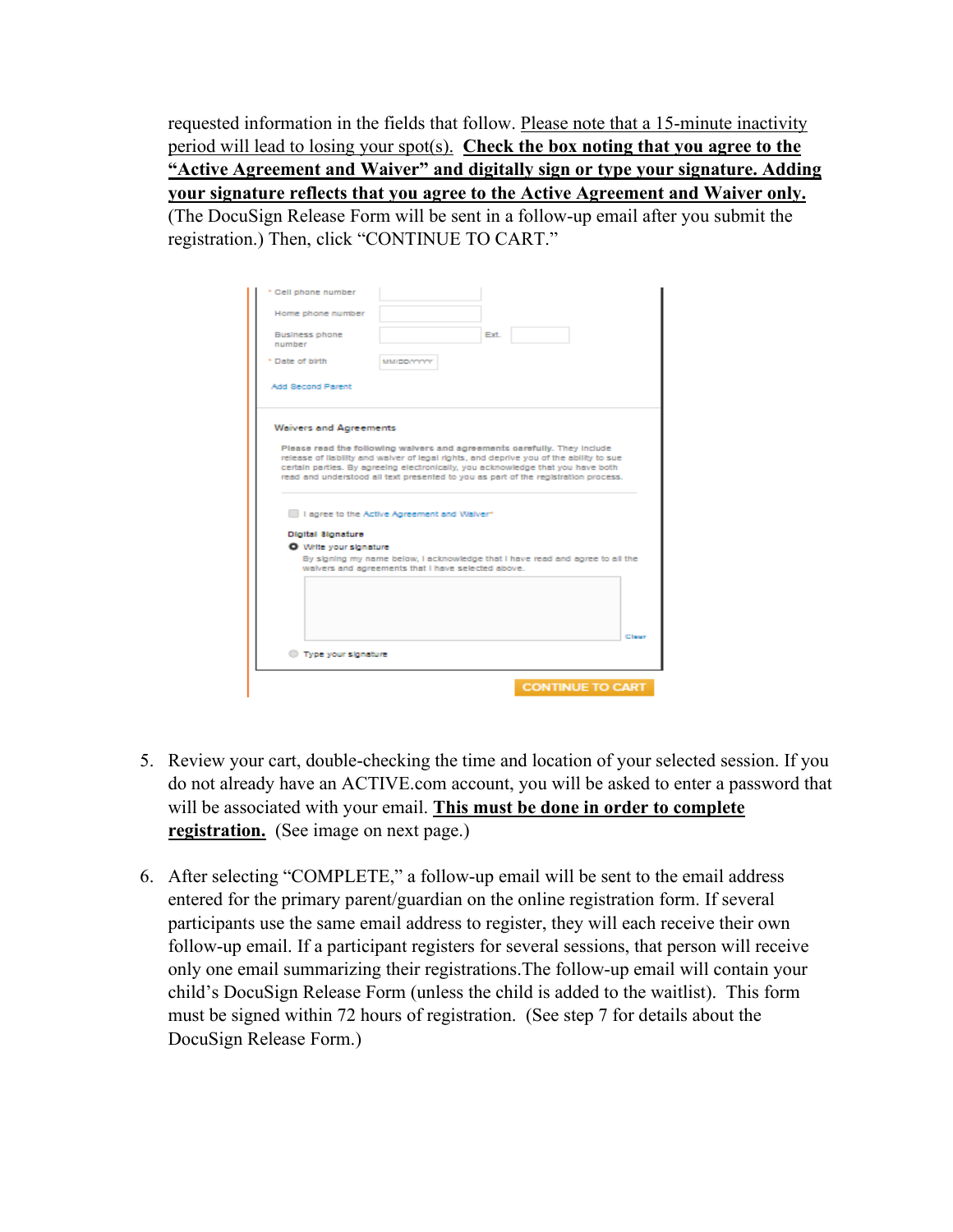|                         | Enriching young minds through                                                                                                                                                           |  |
|-------------------------|-----------------------------------------------------------------------------------------------------------------------------------------------------------------------------------------|--|
|                         | GSK Science in the Summer <sup>™</sup><br>In partnership with UNC Morehead Planetarium and Science Center                                                                               |  |
|                         |                                                                                                                                                                                         |  |
|                         |                                                                                                                                                                                         |  |
|                         | Review cart & check out                                                                                                                                                                 |  |
|                         | <b>ORDER DETAILS</b><br>+ Add Another Registration                                                                                                                                      |  |
|                         | <b>ITEMS</b><br><b>TOTAL</b>                                                                                                                                                            |  |
|                         | \$0.00<br>Alamance - Graham Public Library -<br>Edit I Remove<br>Level III (1st session) - Price<br>07/27/2020 - 07/29/2020   M - W 9:00 AM - Noon<br>Graham Public Library<br>Joy Test |  |
|                         | \$0.00<br>Subtotal<br><b>Total</b><br>\$0.00                                                                                                                                            |  |
|                         | Active Network, LLC will charge the amount above                                                                                                                                        |  |
| <b>ACCOUNT CREATION</b> |                                                                                                                                                                                         |  |
|                         | An ACTIVE.com account enables you to save registration receipts, check out faster, and more.                                                                                            |  |
| Email address           |                                                                                                                                                                                         |  |
| * Password              |                                                                                                                                                                                         |  |
|                         | Must be six ar more characters. Passagords are case-sensitive.                                                                                                                          |  |
| Verify password         |                                                                                                                                                                                         |  |
| Rights .                | By clicking "COMPLETE" below, I agree to the ACTIVE Network Terms of Lise and Privacy<br><b>COMPLETE</b>                                                                                |  |
|                         |                                                                                                                                                                                         |  |
|                         |                                                                                                                                                                                         |  |

- 7. If your order has been properly submitted, you will be provided with a summary of your order. You will receive a confirmation email after all forms have been reviewed up to 21 days after submission. Failure to complete forms will result in the cancelation of the registration. **SIS staff cannot confirm registration by phone or email inquiry due to the high volume of registrations.**
- 8. The follow-up email will be from "GSK Science in the Summer" (scienceinthesummer $@$ unc.edu) and will include a link to your child's release form. The subject of the email will be "{Participant}'s Release Form for 2021 GSK Science in the Summer."